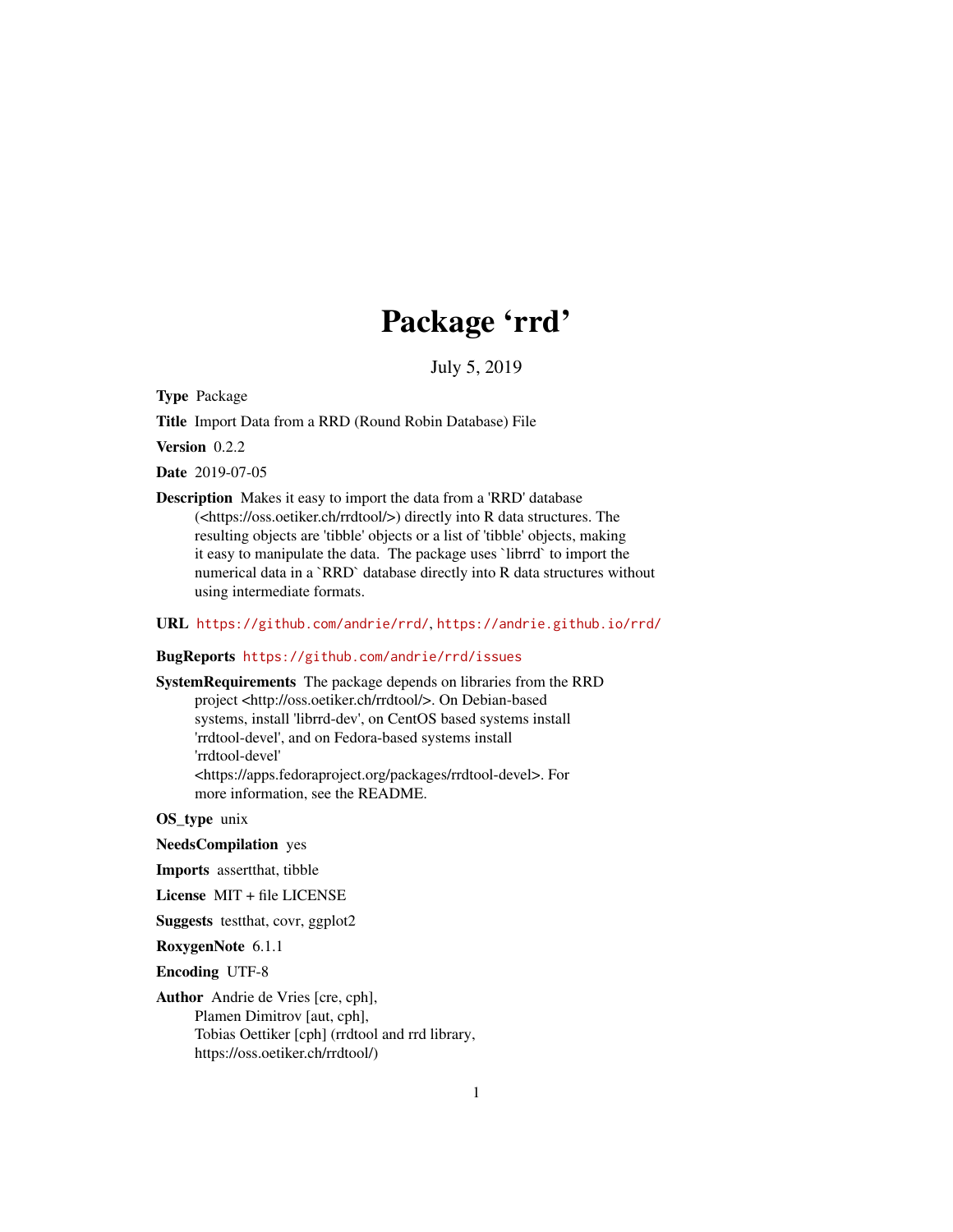<span id="page-1-0"></span>Maintainer Andrie de Vries <apdevries@gmail.com> Repository CRAN Date/Publication 2019-07-05 17:10:05 UTC

### R topics documented:

| Index |  |  |  |  |  |  |  |  |  |  |  |  |  |  |  |  |  |  |  |  |
|-------|--|--|--|--|--|--|--|--|--|--|--|--|--|--|--|--|--|--|--|--|
|       |  |  |  |  |  |  |  |  |  |  |  |  |  |  |  |  |  |  |  |  |
|       |  |  |  |  |  |  |  |  |  |  |  |  |  |  |  |  |  |  |  |  |
|       |  |  |  |  |  |  |  |  |  |  |  |  |  |  |  |  |  |  |  |  |
|       |  |  |  |  |  |  |  |  |  |  |  |  |  |  |  |  |  |  |  |  |
|       |  |  |  |  |  |  |  |  |  |  |  |  |  |  |  |  |  |  |  |  |

rrd-package *rrd: Import Data from a RRD (Round Robin Database) File*

#### **Description**

Makes it easy to import the data from a 'RRD' database (<https://oss.oetiker.ch/rrdtool/>) directly into R data structures. The resulting objects are 'tibble' objects or a list of 'tibble' objects, making it easy to manipulate the data. The package uses 'librrd' to import the numerical data in a 'RRD' database directly into R data structures without using intermediate formats.

#### Details

Exposes the following functions:

- [describe\\_rrd\(\)](#page-2-1) to enumerate the archives included in a RRD file.
- [read\\_rrd\(\)](#page-5-1) to read an entire RRD file, including all the archives
- [read\\_rra\(\)](#page-3-1) to extract a single RRA (round robin archive) from an RRD file

For more information on RRdtool and the RRD format please refer to the official RRDtool [docu](http://oss.oetiker.ch/rrdtool/doc/index.en.html)[mentation](http://oss.oetiker.ch/rrdtool/doc/index.en.html) and [tutorials.](http://oss.oetiker.ch/rrdtool/tut/index.en.html)

You can also read a more in-depth description of the package in an [R Views](https://rviews.rstudio.com/) blog post [Reading and](https://rviews.rstudio.com/2018/06/20/reading-rrd-files/) [analysing log files in the RRD database format.](https://rviews.rstudio.com/2018/06/20/reading-rrd-files/)

#### Package history

Plamen Dimitrov wrote the original proof of concept of the package during a Google [Summer of](https://www.google-melange.com/archive/gsoc/2014) [Code 2014](https://www.google-melange.com/archive/gsoc/2014) project and wrote an accompanying blog post ["R Package for Working With RRD Files"](http://plamendimitrov.net/blog/2014/08/09/r-package-for-working-with-rrd-files/).

Andrie de Vries became maintainer of the package early in 2018, and prepared the package for release to CRAN by adding documentation, examples and unit tests. At this time the API changed so resulting objects are tibble objects, making it easier to analyse data using tidyverse concepts. At this time he also published the "R Views" [blog post.](https://rviews.rstudio.com/2018/06/20/reading-rrd-files/)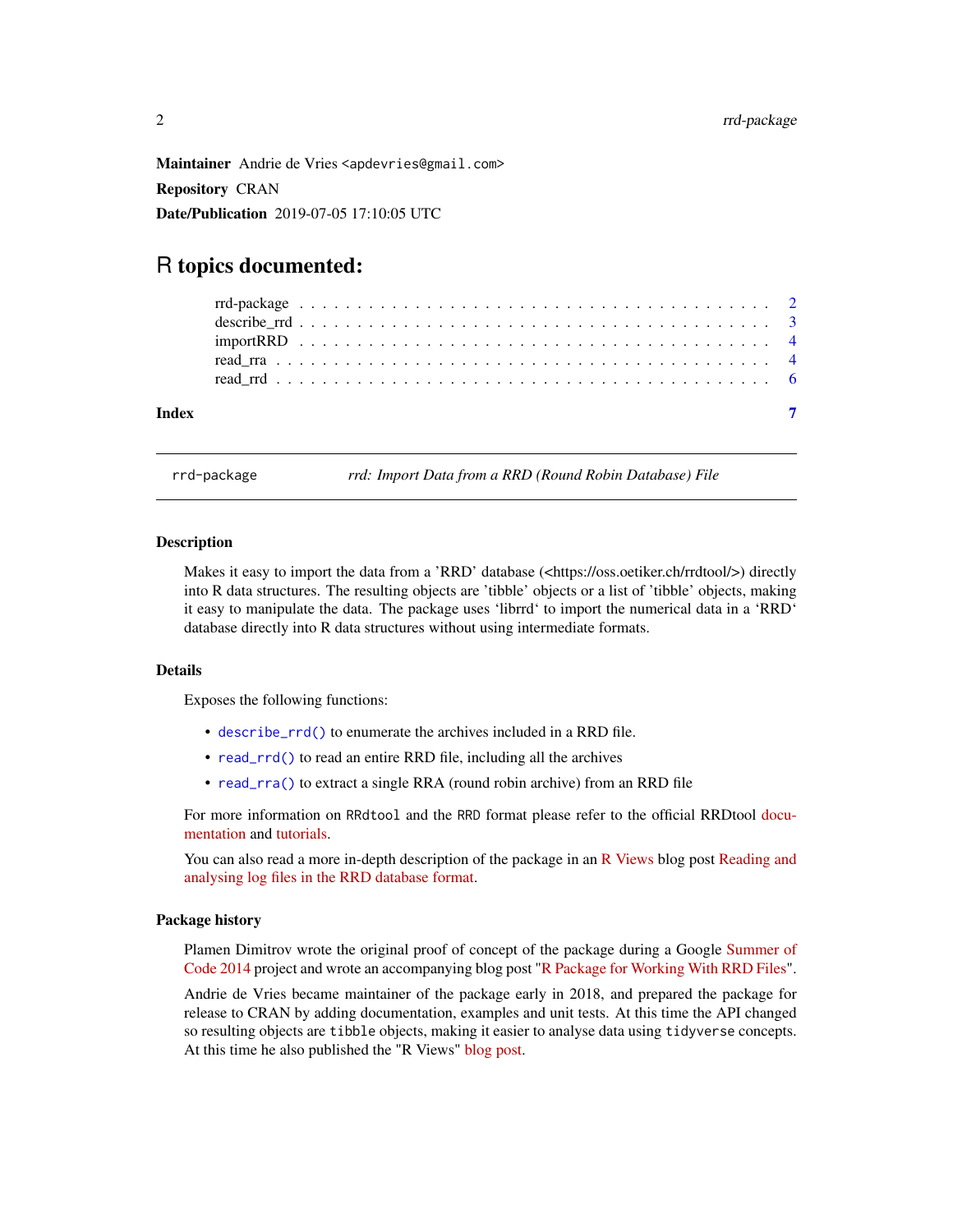#### <span id="page-2-0"></span>describe\_rrd 3

#### Author(s)

Maintainer: Andrie de Vries <apdevries@gmail.com> [copyright holder] Authors:

• Plamen Dimitrov <dim.plamen@gmail.com> [copyright holder]

Other contributors:

• Tobias Oettiker (rrdtool and rrd library, https://oss.oetiker.ch/rrdtool/) [copyright holder]

#### References

<http://oss.oetiker.ch/rrdtool/doc/index.en.html>

#### See Also

Useful links:

- <https://github.com/andrie/rrd/>
- <https://andrie.github.io/rrd/>
- Report bugs at <https://github.com/andrie/rrd/issues>

<span id="page-2-1"></span>describe\_rrd *Describes content of a RRD file.*

#### Description

Describes content of a RRD file.

#### Usage

describe\_rrd(filename)

#### Arguments

filename File name

#### See Also

Other rrd functions: [read\\_rra](#page-3-1), [read\\_rrd](#page-5-1)

#### Examples

rrd\_cpu\_0 <- system.file("extdata/cpu-0.rrd", package = "rrd")

describe\_rrd(rrd\_cpu\_0)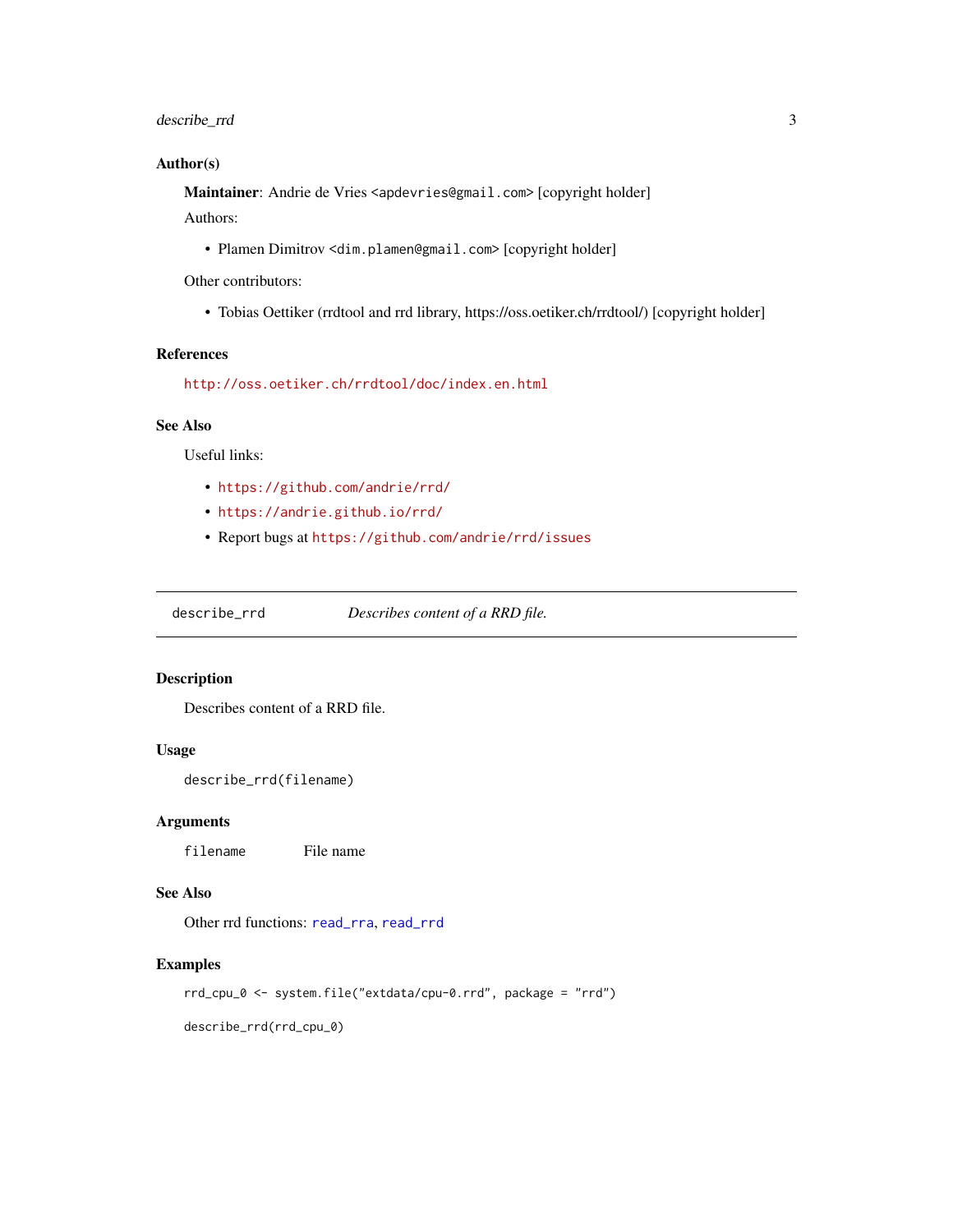<span id="page-3-0"></span>

#### Description

Deprecated functions.

Deprecated functions.

#### Usage

importRRD(filename, cf = NULL, start = NULL, end = NULL, step = NULL) importRRD(filename, cf = NULL, start = NULL, end = NULL,

step = NULL)

#### Arguments

| filename | File name                                                                                                                      |
|----------|--------------------------------------------------------------------------------------------------------------------------------|
| cf       | The consolidation function that is applied to the data you want to fetch. Must be<br>one of c("AVERAGE", "MIN", "MAX", "LAST") |
| start    | start time                                                                                                                     |
| end      | end time, defaults to the current system time                                                                                  |
| step     | step                                                                                                                           |

<span id="page-3-1"></span>read\_rra *Imports the RRA data from an RRD database*

#### Description

Finds the RRA (round robin array) that best matches the consolidation function and the step and imports all values (from all data stores) in that RRA that are between timestamp start and end. Note that start is not included in the result.

Returns a data. frame object having the timestamp and the data stores as columns. The data store names are retrieved from the RRD file and set as the corresponding column names. The timestamps are also used as row names.

#### Usage

```
read_rra(filename, cf, step, n_steps, start, end = Sys.time())
```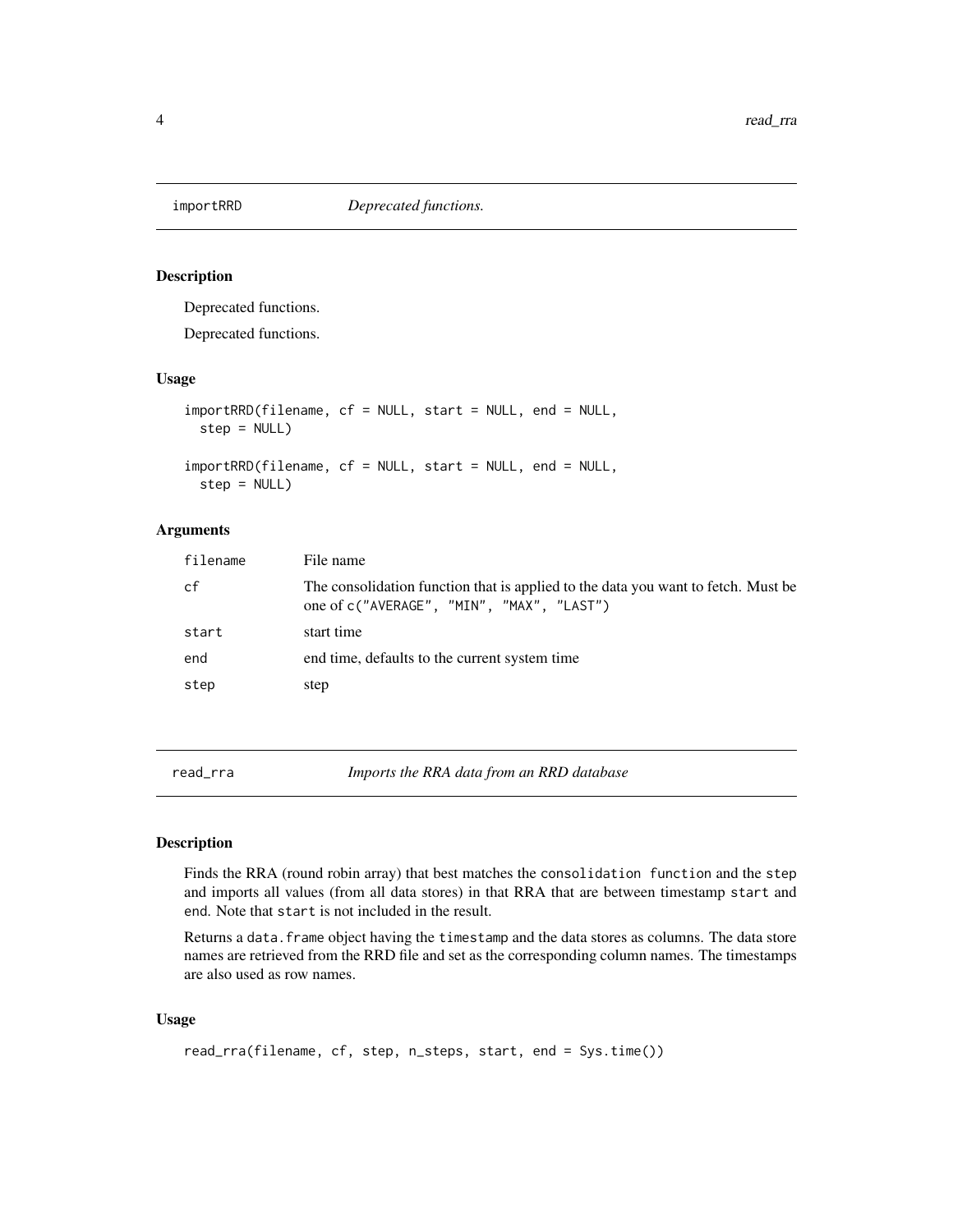#### <span id="page-4-0"></span>read\_rra 5

#### Arguments

| filename | File name                                                                                                                      |
|----------|--------------------------------------------------------------------------------------------------------------------------------|
| cf       | The consolidation function that is applied to the data you want to fetch. Must be<br>one of c("AVERAGE", "MIN", "MAX", "LAST") |
| step     | step                                                                                                                           |
| n_steps  | number of steps to return                                                                                                      |
| start    | start time                                                                                                                     |
| end      | end time, defaults to the current system time                                                                                  |

#### Details

The filename, cf (consolidation function) and step arguments uniquely identify an RRA array in the RRD file.

The arguments start and end define the time-slice to be retrieved. Note that start is not included in the result. Refer to the documentation for [rrdfetch](https://oss.oetiker.ch/rrdtool/doc/rrdfetch.en.html) for more information.

The returned data.frame has the timestamp and the data stores as separate columns. The names of the data sources are extracted from the RRD file and set as column names. The timestamps are also used as row names.

#### See Also

Other rrd functions: [describe\\_rrd](#page-2-1), [read\\_rrd](#page-5-1)

#### Examples

```
rrd_cpu_0 <- system.file("extdata/cpu-0.rrd", package = "rrd")
```

```
# Note that the default end time is the current time (Sys.time())
# However, since the sample data is historic, specify the end time
```

```
start_time <- as.POSIXct("2018-05-01") # timestamp with data in example
end_time <- as.POSIXct("2018-05-02") # timestamp with data in example
```

```
# read archive by specifying start time
avg_60 <- read_rra(rrd_cpu_0, cf = "AVERAGE", step = 60L,
                     start = start_time,
                     end = end_time)names(avg_60)
head(avg_60)
tail(avg_60)
# read archive by specifying number of rows to retrieve
avg_60 \leq read_rra(rrd_cpu_0, cf = "AVERAGE", step = 60L,n_{\text{steps}} = 5,
                   end = end_time)
names(avg_60)
avg_60
```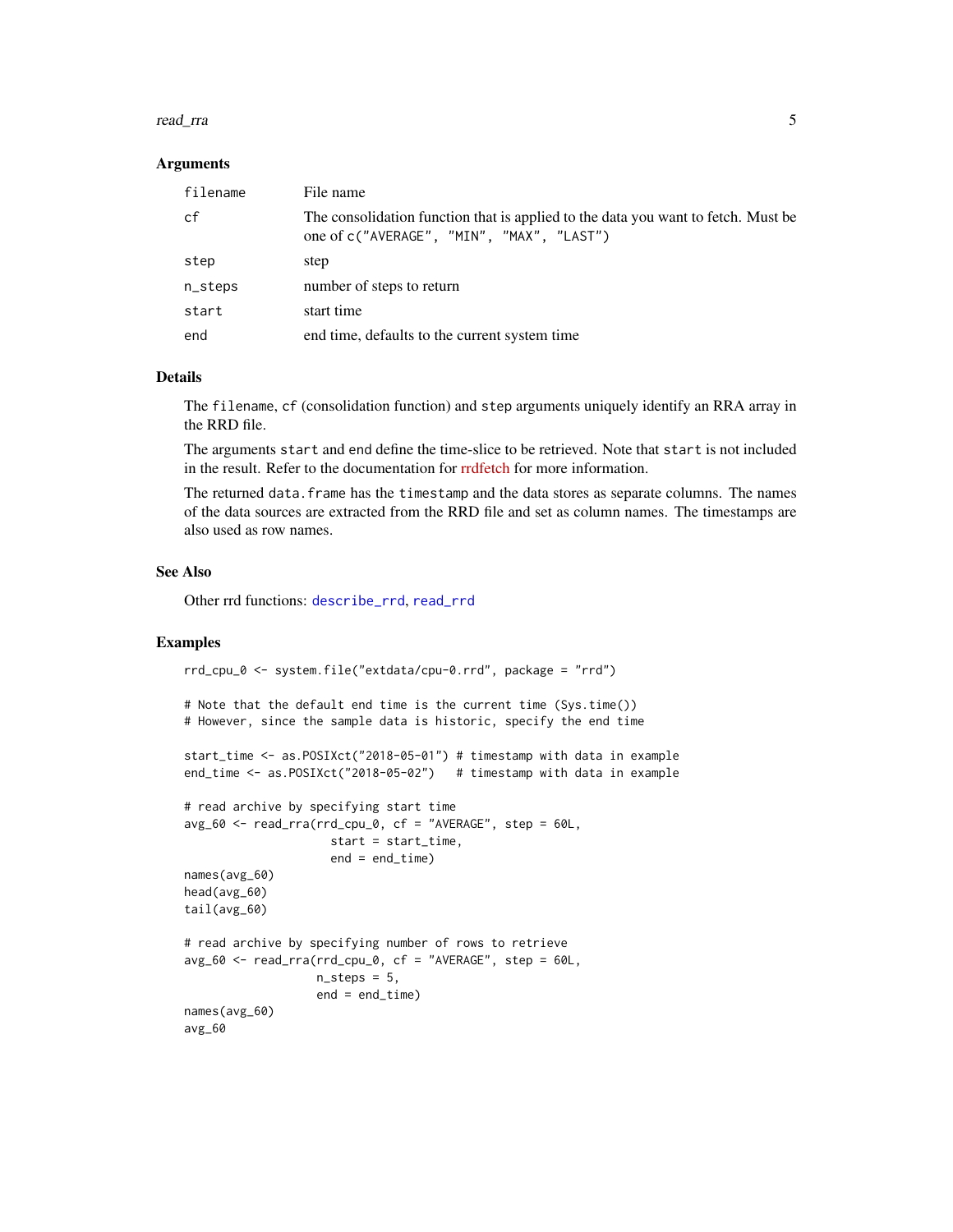<span id="page-5-1"></span><span id="page-5-0"></span>

#### Description

Reads the metadata in the RRD and adjusts the parameters accordingly in order to expose all RRAs in their entirety.

#### Usage

read\_rrd(filename)

#### Arguments

filename File name

#### Value

Returns a named list of data.frames. Each data frame corresponds to an RRA (see [read\\_rra\(\)](#page-3-1)). The list has names constructed as "consolidation function" + "step" - e.g. "AVERAGE15".

#### References

<https://oss.oetiker.ch/rrdtool/doc/rrdfetch.en.html>

#### See Also

Other rrd functions: [describe\\_rrd](#page-2-1), [read\\_rra](#page-3-1)

#### Examples

```
rrd_cpu_0 <- system.file("extdata/cpu-0.rrd", package = "rrd")
```

```
describe_rrd(rrd_cpu_0)
```

```
cpu <- read_rrd(rrd_cpu_0)
names(cpu)
head(cpu[[1]])
tail(cpu[[1]])
tail(
  cpu$AVERAGE60$sys
\overline{)}
```